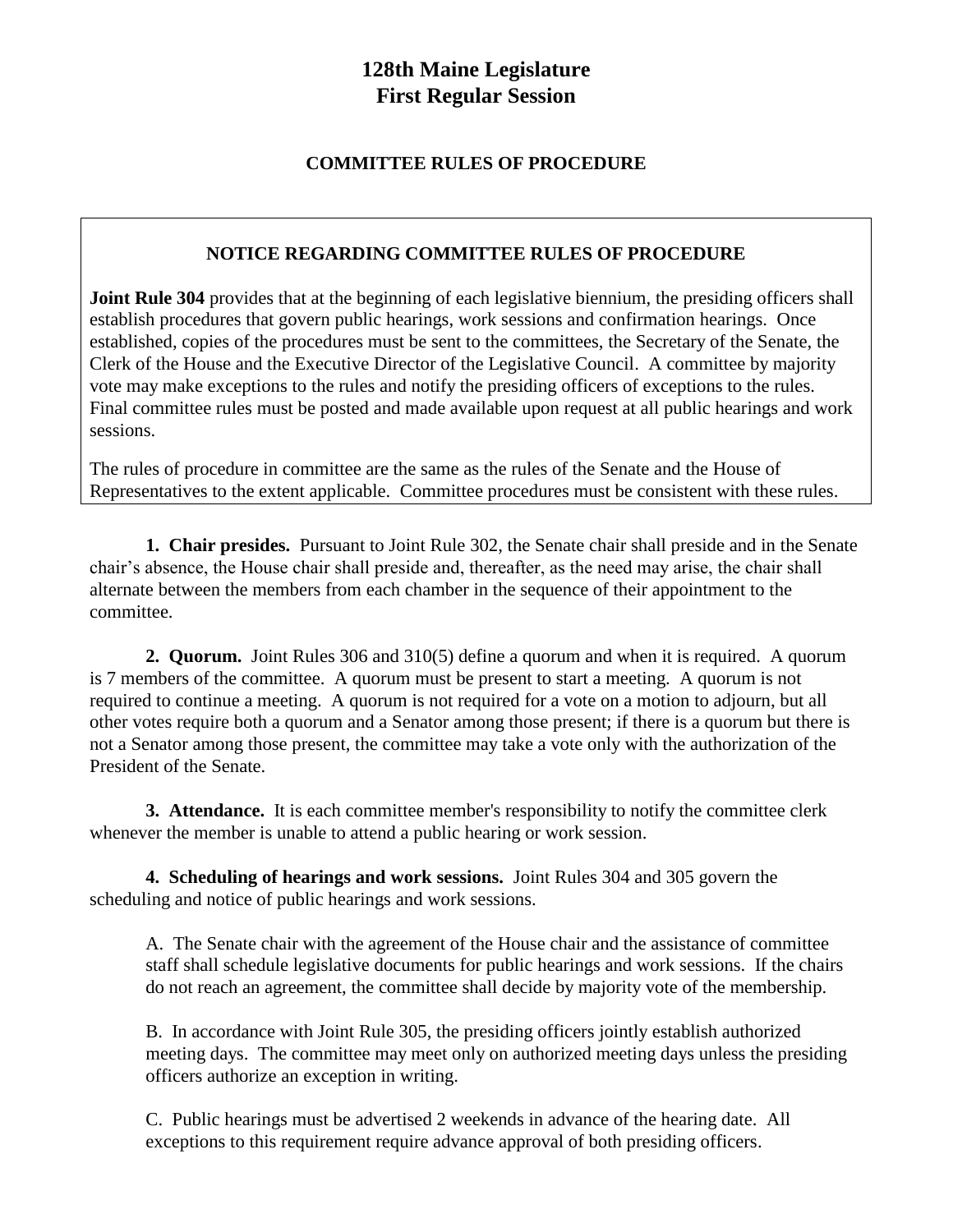D. The committee clerk shall:

(1) Distribute a weekly schedule to all committee members providing a detailed list of hearings and work sessions that have been scheduled for the following week;

(2) Post the weekly schedule outside the committee room and arrange for its posting at any other locations designated by the Legislature;

(3) Notify the sponsors of legislation of the date and time of the public hearing. Whenever possible, this notice must be at least 2 days in advance of the hearing; and

(4) Provide timely notice to the sponsors of the date and time of work session(s) on the legislation.

E. The committee shall provide reasonable access for persons with disabilities at its meetings and allow adequate time for participation by persons with disabilities.

F. Pursuant to Joint Rule 305 and Maine's freedom of access laws (Maine Revised Statutes, Title 1, chapter 13, subchapter 1), the committee may not hold a hearing or conduct a work session for which notice has not been posted.

**5. Questions of order.** Pursuant to Joint Rule 304, the presiding chair shall decide all questions of order, subject to appeal to the committee. The chair's ruling stands unless overruled by a majority of the committee membership.

### **6. Smoking and eating restrictions.**

A. Pursuant to 22 MRSA §1542, smoking is prohibited in all committee rooms and committee offices. Smoking is prohibited in the Cross Building and the State House and on the grounds of the State House complex except in outdoor areas specifically designated as smoking areas.

B. Members of the public may not consume food or beverages, except for water, in the committee rooms.

C. Committee members may not consume food or beverages in committee rooms except as follows:

(1) During public hearings, committee members may consume water only;

(2) During work sessions, committee members may consume beverages; if a work session extends past 6:00 p.m., committee co-chairs may permit members to consume food and beverages; and

(3) The co-chairs of the Appropriations Committee or the chair of the Legislative Council, as applicable, may permit the consumption of food and beverages in Room 228 and Room 334 at any time.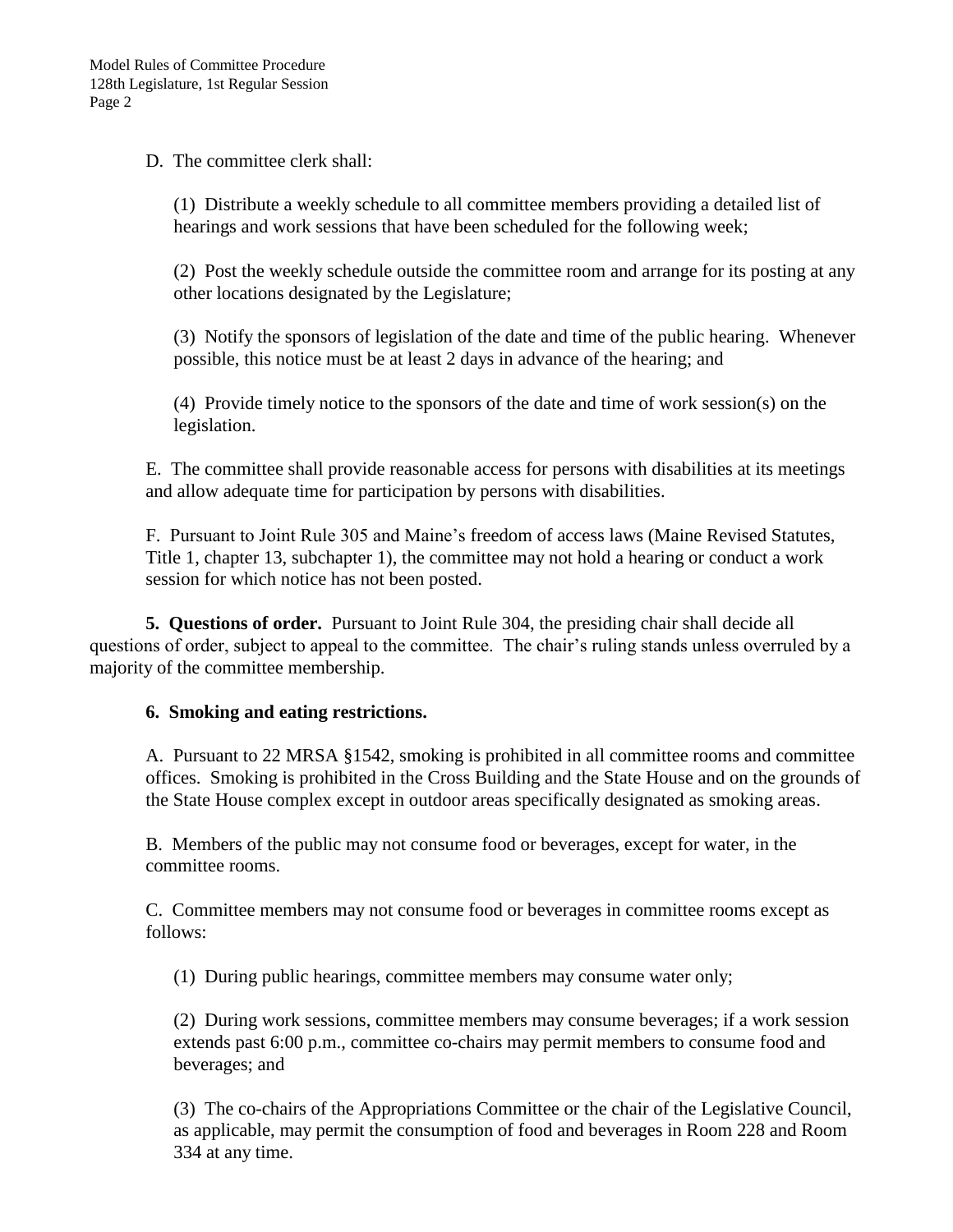**7. Procedures for public hearings.** The purpose of a public hearing is to invite public comments on proposed legislation or gubernatorial nominations pending before the committee. Joint Rule 304 governs the public hearing process.

A. Each person testifying shall announce his or her name, residence and affiliation prior to testifying. The person also shall either sign the sheet maintained by the committee clerk or otherwise provide that information to the committee clerk to place in the committee files.

B. Legislators and persons in the audience must be addressed by their title.

C. Pursuant to Joint Rule 307, all written materials presented to the committee must bear the name, address and affiliation, if applicable, of the presenter and the date presented. Persons submitting written materials shall provide the committee clerk with *at least 20 copies*.

D. All questions must be addressed through the chair. Pursuant to Joint Rule 304, the chair may limit testimony at public hearings as necessary for the orderly conduct of the hearing.

E. Committee members may question witnesses to clarify testimony and to elicit helpful and pertinent information. While probing questions may sometimes be appropriate, members shall show respect at all times for the witnesses and for one another. Members shall refrain from questioning that is argumentative, oppressive, repetitive or unnecessarily embarrassing to hearing participants. Advocacy and discussion among members are not appropriate at public hearings. A committee member who is the primary sponsor of a legislative document and any member who testifies for or against the legislative document ordinarily should refrain from questioning other witnesses.

F. Committee members and members of the public shall refrain from making or receiving phone calls during public hearings.

G. Procedures for public hearings on nominations of gubernatorial appointments are governed by statute and the Joint Rules.

**8. Procedures for work sessions.** The purpose of a work session is to provide an opportunity for the committee members to deliberate on legislative documents and other matters pending before the committee.

A. All questions must be addressed through the chair.

B. Because work sessions are primarily for deliberation on bills and other committee matters by the committee members and for working with the committee analyst, members of the audience may not participate except at the invitation of the chair.

**9. Reports.** Joint Rule 310 governs committee reports. The committee shall report out every legislative document referred to it, in accordance with reporting deadlines established by the presiding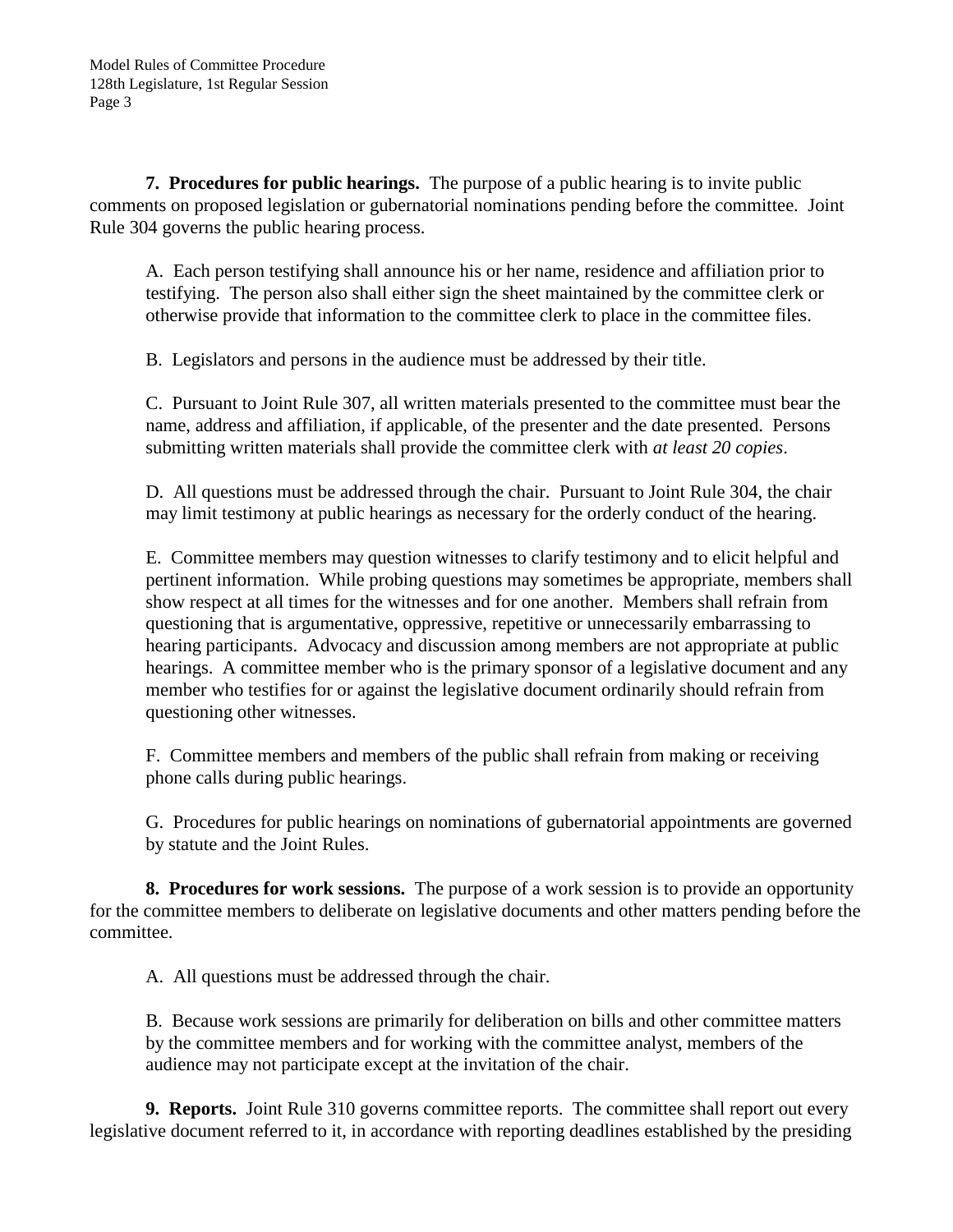Model Rules of Committee Procedure 128th Legislature, 1st Regular Session Page 4

officers and the Joint Rules. The report of the committee must include a recommendation. When a vote is taken on a legislative document, the committee clerk shall record the vote.

A. Recommendations that may be made are: Ought to Pass; Ought to Pass as Amended; Ought to Pass in New Draft; Ought Not to Pass; Refer to Another Committee; or Leave to Withdraw.

Necessary fiscal notes must be incorporated into the committee report before the bill is reported out.

B. Except for Leave to Withdraw, the committee shall vote on all recommendations to be included in reports on a legislative document during a work session on that legislative document.

Votes may not be taken after 10:30 p.m. or before 7:30 a.m. unless first authorized jointly by the presiding officers.

C. In accordance with Joint Rule 310(6) a sponsor may request Leave to Withdraw the sponsor's bill or resolve before it is advertised for a public hearing. The request may be granted only by the agreement of both chairs. When a request for Leave to Withdraw has been granted by the chairs, the bill or resolve is reported out as Leave to Withdraw.

D. If all members are not present for the vote, the bill must be held in committee until the following periods have expired.

(1) If a member is absent from the committee at the time of the vote, the member may register that member's vote with the clerk up until noon on the 2nd business day following the vote.

(2) If the presiding officers jointly determine that operational needs of the Legislature so require, they may require that a member who was absent from the committee at the time of the vote register that member's vote by noon on the next business day following the committee vote.

E. If the vote is not unanimous, more than one report is required. Except as provided in paragraph D, minority reports must be voted on at the same in a work session in accordance with the Joint Rules as the majority report on the bill. Notwithstanding paragraph D, a committee vote to report a bill favorably must be taken based on written language before the committee at that time or on a motion describing the content of the report.

F. A member may abstain from voting only if the member has a conflict of interest as described in Joint Rule 104.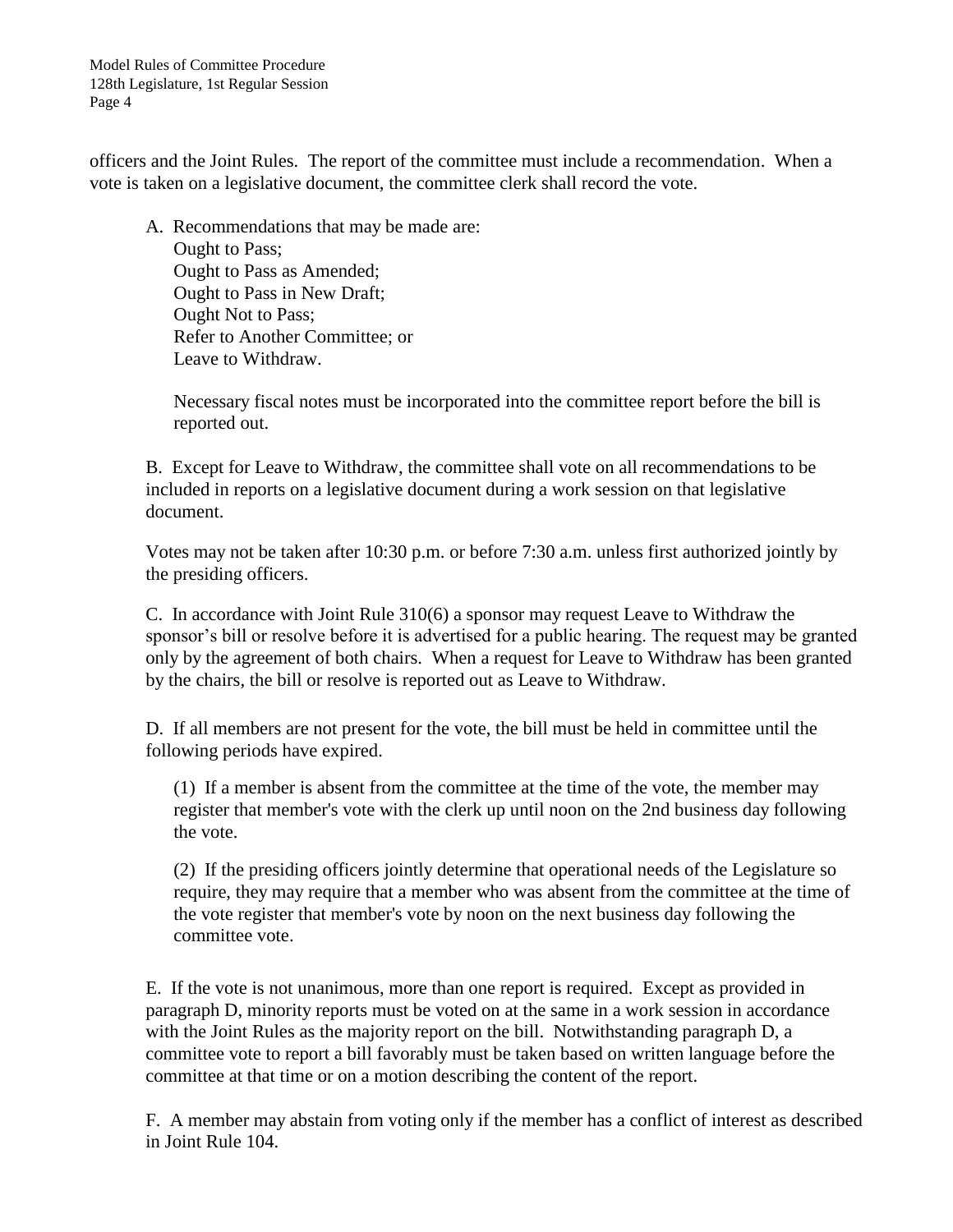G. The committee clerk shall prepare the committee jacket or jackets following the vote and obtain signatures from committee members as required.

H. All committee reports must be reviewed at a work session or otherwise distributed to all committee members. The committee shall ensure that all committee reports are available for review by the public no later than when the report is submitted to the Legislature.

I. After a committee vote, no substantive change may be made in the committee report unless motions to reconsider and to amend the report are approved at a committee work session.

J. All reports on any legislative document must be submitted to the Legislature at the same time and within applicable reporting deadlines established by the presiding officers.

**10. Joint referral of bills:** Bills with subject matter that overlap committee jurisdictions may be referred jointly to more than one committee. In those cases, Joint Rule 308(3) makes specific provisions for the conduct of public hearings and work sessions and for the reporting out of the bills.

**11. Participation in the budget process:** Committee participation in development of budget legislation is governed by Joint Rule 314. Joint Rule 314 also governs the process by which the committee notifies the Appropriations Committee of its priority for committee bills that are placed on the Special Appropriations Table.

**12. Procedures for review of gubernatorial nominations.** The committee shall review gubernatorial nominations in accordance with the requirements of the Maine Constitution, Art. V, Part 1st, §8; the Maine Revised Statutes Title 3, Chapter 6; and Part 5 of the Joint Rules.

**13. Use of the committee room:** During the legislative session, committee chairs and other committee members shall coordinate the use of the committee room with the committee clerk. At all other times, use of committee rooms must be coordinated through the Legislative Information Office.

**14. Confidentiality.** The committee shall protect confidential records in accordance with procedures set forth in Joint Rule 313 and freedom of access laws, the Maine Revised Statutes, Title 1, chapter 13, subchapter I.

Committee rules adopted by the Joint Standing Committee on \_\_\_\_\_\_\_\_\_\_\_\_\_\_\_\_\_\_\_\_\_

Date:

By:

Senate Chair: **Example 2.1 Senate Chair: House Chair:**  $\overline{a}$ 

A copy of the adopted Committee Rules of Procedure must be posted in the committee room and be available for public review.